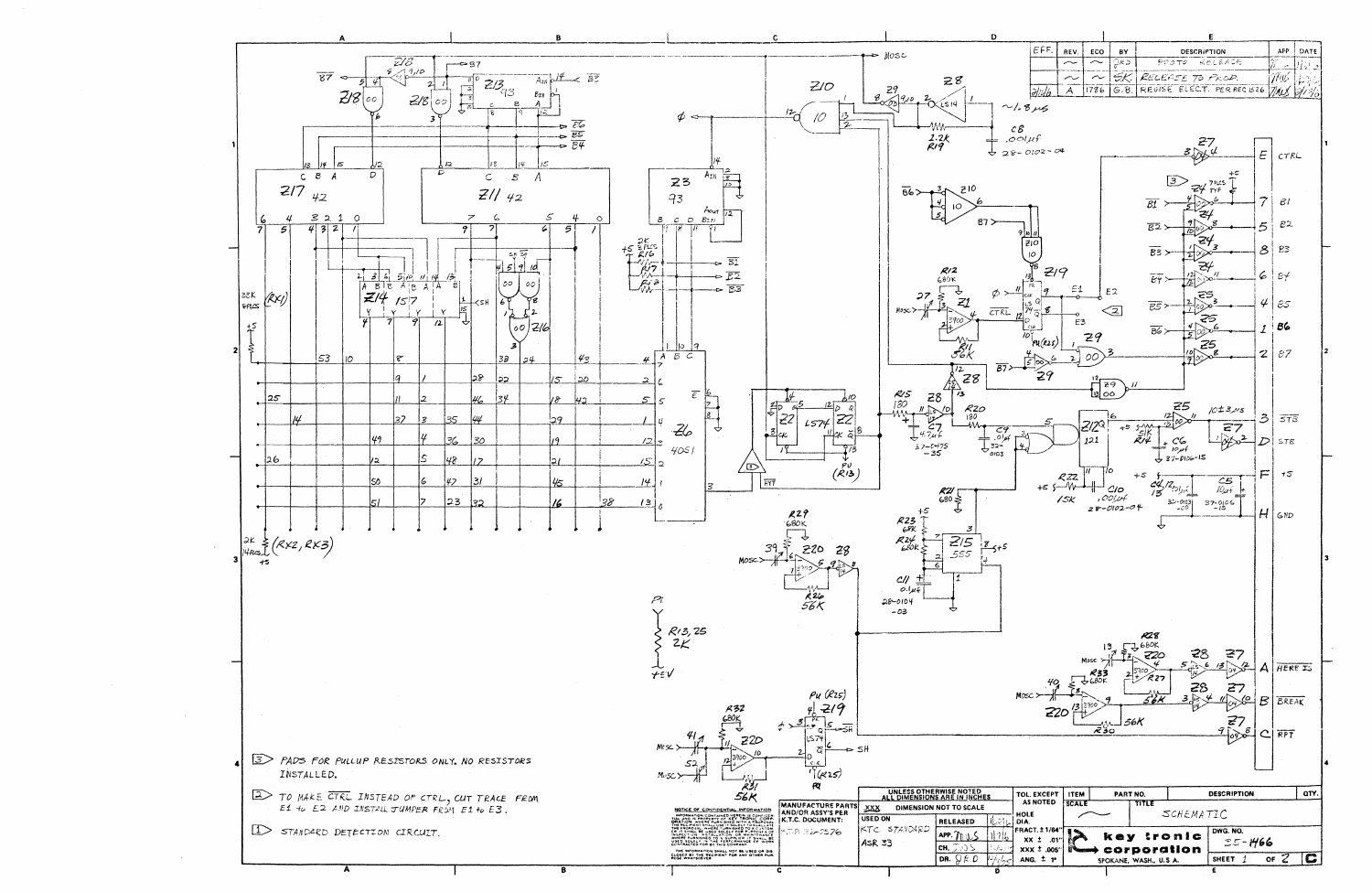

|  | ECO. |     |                                                           |  |
|--|------|-----|-----------------------------------------------------------|--|
|  |      |     | - 2                                                       |  |
|  |      |     | בגחם<br>4 TE 70                                           |  |
|  | 1786 | G.B | 24 PCB, AEAD<br>Add -003 ASSY (ACCA 200)<br>Add R35 CHG 2 |  |
|  |      |     | SSY_{LEE_                                                 |  |
|  |      |     | NOTE                                                      |  |
|  |      |     | <b>BEDBACK RESISTARS TO SER</b><br>Che saoo               |  |
|  |      |     |                                                           |  |
|  |      |     | HG.                                                       |  |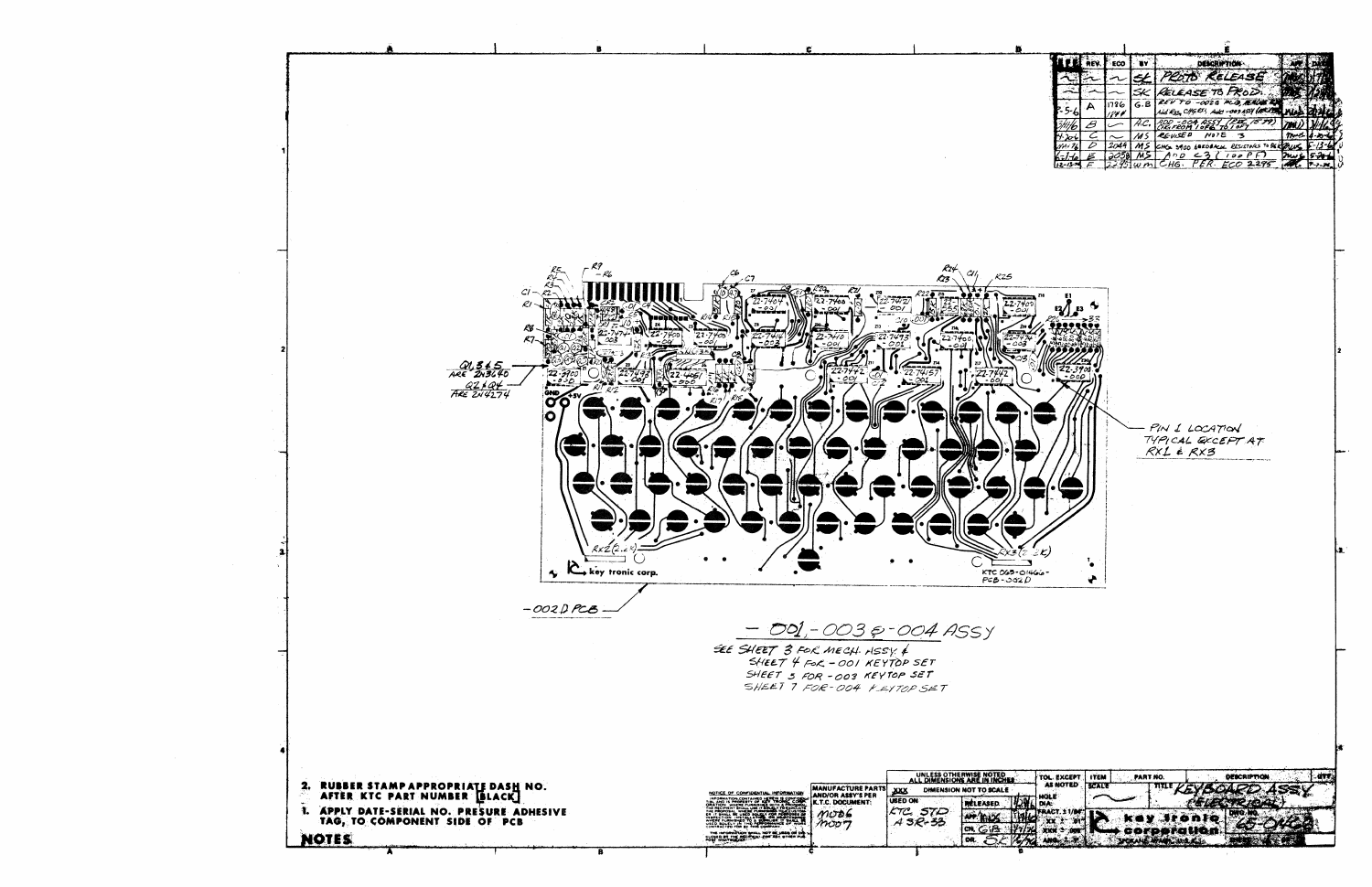1. Connect external trigger of the scope to the slowest bit on the counter  $(213-8)$ . Adjust the sweep rate to one period of this signal (equivalent to one keyboard scan). When signal is located use intensify mode for

|      |                    |              |       |                       | TROUBLE SHOOTING KTC DETECTOR CIRCUIT      |                 |                        |  |  |  |
|------|--------------------|--------------|-------|-----------------------|--------------------------------------------|-----------------|------------------------|--|--|--|
|      |                    |              |       | USED ON               |                                            |                 |                        |  |  |  |
|      |                    |              |       |                       |                                            |                 |                        |  |  |  |
|      |                    |              |       | 65-1466               |                                            |                 |                        |  |  |  |
|      |                    |              |       |                       |                                            |                 |                        |  |  |  |
|      |                    |              |       |                       |                                            |                 |                        |  |  |  |
|      |                    |              |       |                       |                                            |                 |                        |  |  |  |
|      |                    |              |       |                       |                                            |                 |                        |  |  |  |
|      |                    |              |       |                       |                                            |                 |                        |  |  |  |
|      |                    |              |       |                       |                                            |                 |                        |  |  |  |
|      |                    |              |       |                       |                                            |                 |                        |  |  |  |
|      |                    |              |       |                       |                                            |                 |                        |  |  |  |
|      |                    |              |       |                       |                                            |                 |                        |  |  |  |
|      |                    |              |       |                       |                                            |                 |                        |  |  |  |
|      |                    |              |       |                       |                                            |                 |                        |  |  |  |
|      |                    |              |       |                       |                                            |                 |                        |  |  |  |
|      |                    |              |       |                       |                                            |                 |                        |  |  |  |
|      |                    |              |       |                       |                                            |                 |                        |  |  |  |
|      |                    |              |       |                       |                                            |                 |                        |  |  |  |
|      |                    |              |       |                       |                                            |                 |                        |  |  |  |
|      |                    |              |       |                       |                                            |                 |                        |  |  |  |
|      |                    |              |       |                       |                                            |                 |                        |  |  |  |
|      |                    |              |       |                       |                                            |                 |                        |  |  |  |
|      |                    |              |       |                       |                                            |                 |                        |  |  |  |
|      |                    |              |       |                       |                                            |                 |                        |  |  |  |
|      |                    |              |       |                       |                                            |                 |                        |  |  |  |
|      |                    |              |       |                       |                                            |                 |                        |  |  |  |
|      |                    |              |       |                       |                                            |                 |                        |  |  |  |
|      |                    |              |       |                       |                                            |                 |                        |  |  |  |
|      |                    |              |       |                       |                                            |                 |                        |  |  |  |
|      |                    |              | SCALE |                       | THLE TROUBLE SHOOTING KTC DETECTOR CIRCUIT |                 |                        |  |  |  |
|      |                    |              |       |                       | koy tronic                                 | DR. WJB         | DATE 10/19/6           |  |  |  |
|      |                    |              |       |                       |                                            | APP.            | DATE                   |  |  |  |
| REV. | <b>DESCRIPTION</b> | APP.<br>DATE |       |                       | <b>Law corporallon</b>                     | <b>OWG. NO.</b> | 36-0729                |  |  |  |
|      |                    |              |       | SPOKANE, WASH. U.S.A. |                                            |                 |                        |  |  |  |
|      |                    |              |       |                       |                                            |                 | SREF<br>$\overline{A}$ |  |  |  |

Requires 65-1466 Sheet 1, 35-1466 Shcetl, and Oscilloscope.

- A. SET-LIP
	- viewing short pulses.
	- same reference levels. Set V/Cm to lV/Cm.
	-

2. Ground both vertical inputs on the scope and set both base lines to the

NOTE: After any changes to the circuit check the keyboard to ascertain whether the malfunction has been repaired.

1. Check to voltage level at the cathode of CRl (IN5221B). It should be 2.1V. If the proper level is not present replace CR1. Verify that this level is also present at the base of Q4, if not, check trace for continuity.

3. Unground the inputs, you are ready to look at the signals on the keyboard. Ref: Connect probe ground leads to ground near the point being measured.

## B. PROCEDURE

2. Check the base of Ql (2N3640) to verify the presence of a level of approximately 3.5V. If this level is not present verify continuity of the

1. In order to verify that the fault is in the detector, connect probe "A"

2. Repeatedly depress a key and ascertain if a negative pulse of approximately 1000 nsec is present (coinciding with key depression).

- to the collector of Q2 (2N4274).
- 
- 
- 
- 

3. If negative pulses were observed, the problem does not lie in the detector and the validation and strobe processing logic should be checked.

4. If a negative pulse was not found at  $Q2$ , check the detector.

5. Before beginning to trouble shoot the detector, verify that Zll (7442) Zl7 (7442), and Z6 (4051) are working by checking inputs.

## C. COMMON CHECKOUT

- -
- following circuit.

|      |                    |     |      | <b>LECALE</b> | TILE SHOOTING KTC DETECTOR CIRCUIT                |              |              |
|------|--------------------|-----|------|---------------|---------------------------------------------------|--------------|--------------|
|      |                    |     |      |               |                                                   | OR.          | <b>IDATE</b> |
|      |                    |     |      |               | $\alpha \nu$ tronic                               | APP          | <b>DATE</b>  |
| REV. | <b>DESCRIPTION</b> | APP | DATE |               | <b>Least corporation</b><br>SPOKANE, WASH. U.S.A. | $T$ owa. No. | $36 - 0729$  |